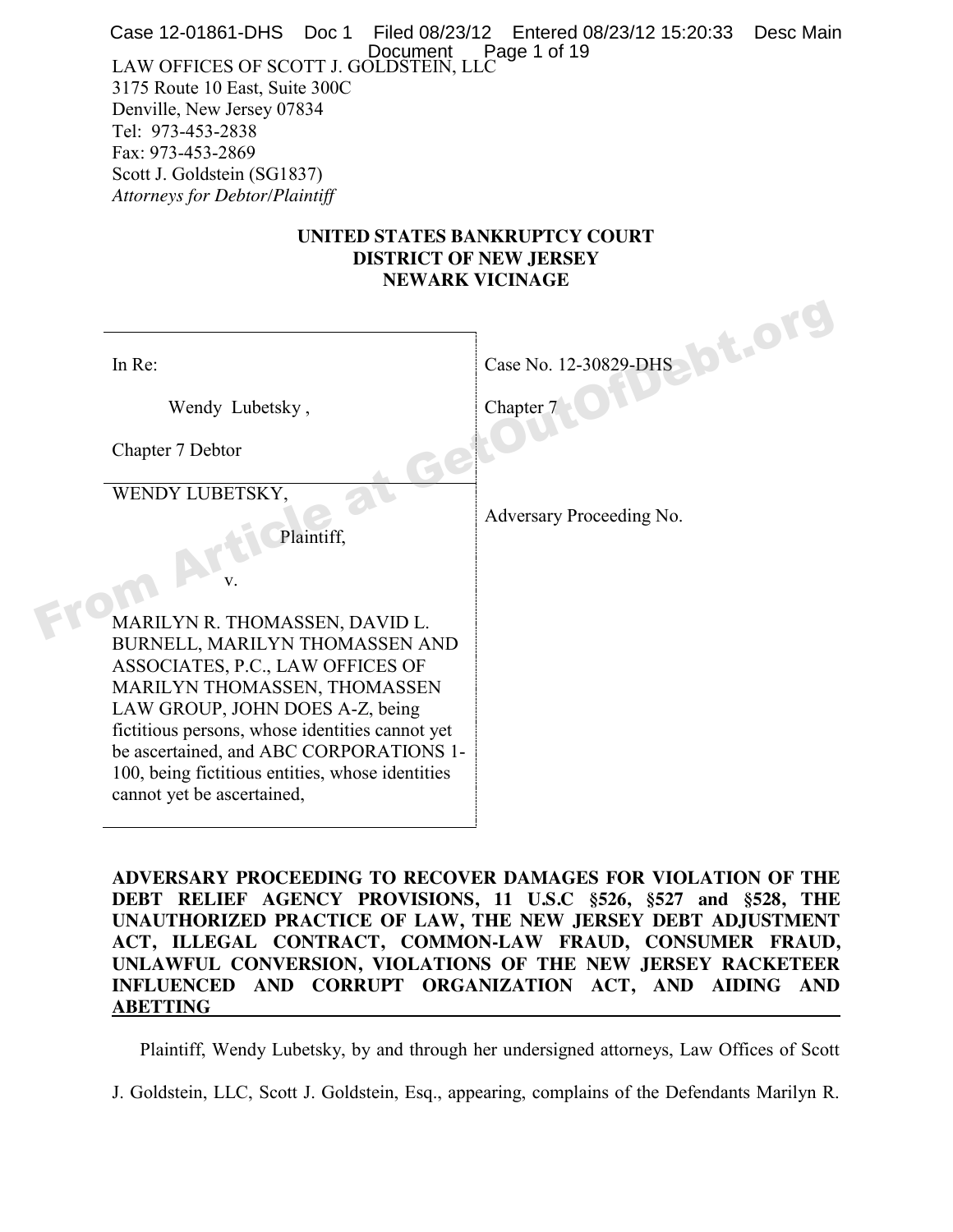Thomassen, Esq., David L. Burnell, Marilyn R. Thomassen and Associates, P.C., Law Offices of Marilyn Thomassen and Thomassen Law Group, and states as follows:

### **INTRODUCTION**

- 1. This is an action seeking actual, compensatory and punitive damages against the defendants for violations of the provisions of the United States Bankruptcy Code (11 U.S.C. §101 et seq.) governing debt relief agencies, 11 U.S.C. §§526, 527 and 528. This action is commenced pursuant to Federal Rules of Bankruptcy Procedure 7001(1),<br>7001(7) and 7001(9). 7001(7) and 7001(9). defendants for violations of the provisions of the United States Bankruptcy Code (11<br>
U.S.C. §101 et seq.) governing debt relief agencies, 11 U.S.C. §§526, 527 and 528. This<br>
action is commenced pursuant to Federal Rules
	- 2. This action seeks further relief in the form of actual, compensatory, punitive and/or treble damages, attorney's fees and costs of suit pursuant to the New Jersey Consumer Fraud Act (N.J.S.A. 56:8-1 *et seq.),* the New Jersey Debt Adjustment and Credit Counseling Act (N.J.S.A. 17G:16-1 *et seq.*) and N.J.S.A. 2C:21-19(f), N.J.S.A. 2C:21-22 and 2C:21- 22a, governing the unauthorized practice of law, and the New Jersey Civil Racketeer Influenced and Corrupt Organizations ("RICO") statute (N.J.S.A. 2C:41-1 *et seq.*) and for unlawful conversion, common-law fraud and misrepresentation.

#### **JURISDICTION AND VENUE**

- 3. Jurisdiction is conferred on this Court pursuant to the provisions of Section 1334 of Title 28 of the United Stated Code in that this proceeding arises in and is related to the abovecaptioned Chapter 7 case under Title 11 of the United States Code and concerns property of the Debtor in that case.
- 4. This Court has both personal and subject matter jurisdiction to hear this case pursuant to Section 1334 of Title 28 of the United States Code, Section 157(b)(2) of Title 28 of the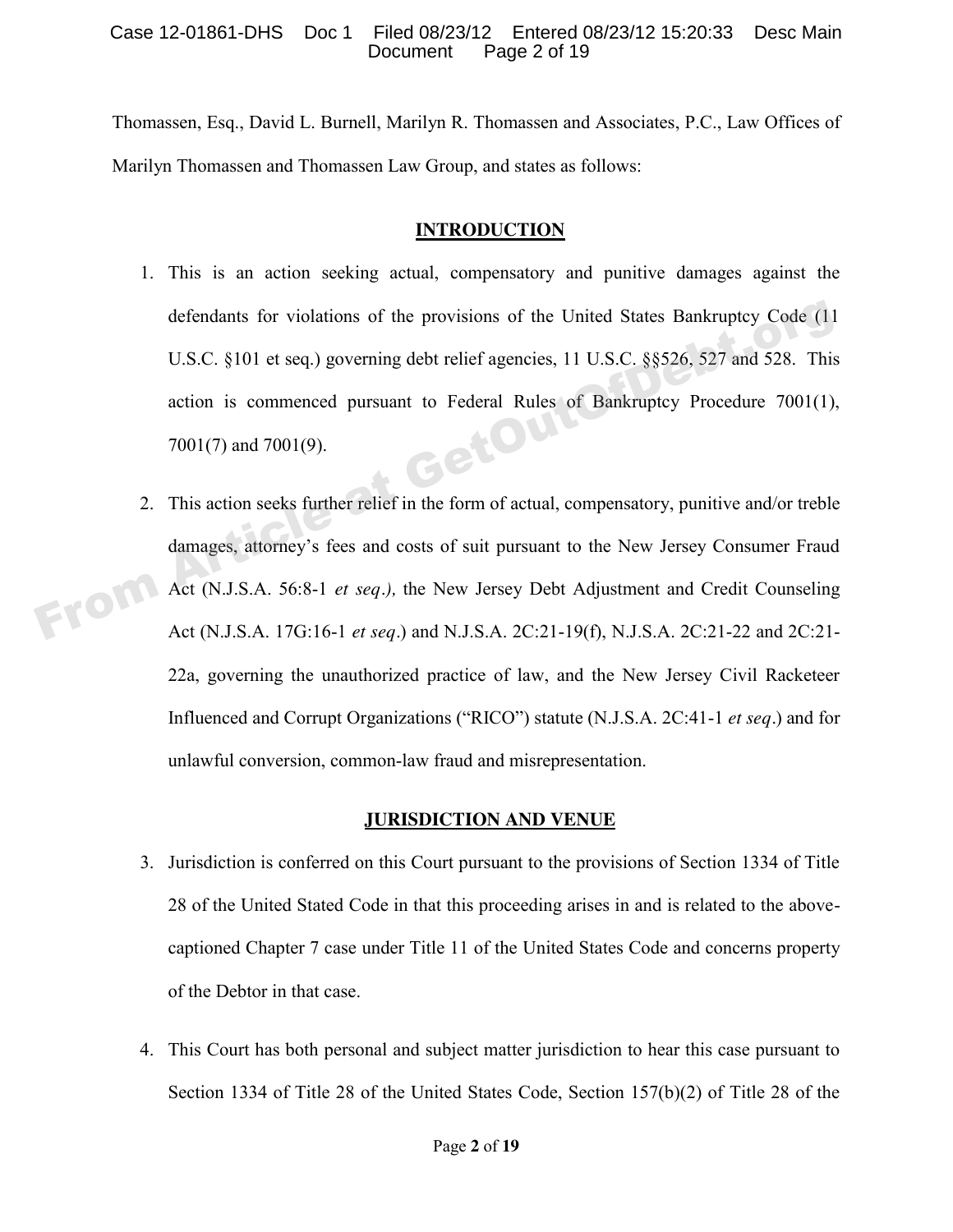#### Case 12-01861-DHS Doc 1 Filed 08/23/12 Entered 08/23/12 15:20:33 Desc Main Page 3 of 19

United States Code, and pursuant to the Order entered by the Judges of the United States District Court for the District of New Jersey on July 23, 1984 (the Order of Reference), which Order was entered in accordance with the Bankruptcy Amendments and Federal Judgeship Act of 1984.

- 5. This matter is primarily a core proceeding and therefore the Bankruptcy Court has jurisdiction to enter a final order. However, in the event this case is determined to be a non-core proceeding then and in that event the Plaintiff consents to the entry of a final<br>order by the Bankruptcy Judge. order by the Bankruptcy Judge. From Article at a primarily a core proceeding and therefore the Bankruptcy Court has<br>invisible to enter a final order. However, in the event this case is determined to be a<br>non-core proceeding then and in that event the Pl
	- 6. Venue lies in this District pursuant to Section 1391(b) of Title 28 of the United States Code in that the Defendants regularly transact business in this judicial district by entering into debt settlement contracts with persons residing within the District of New Jersey and the majority of the events underlying this action occurred within the District of New Jersey.

#### **PARTIES**

- 7. Plaintiff, Wendy Lubetsky, is an individual resident of the State of New Jersey, residing at 9 Comanche Avenue, Rockaway, NJ 07866.
- 8. Upon information and belief, Defendant, Marilyn R. Thomassen, Esq., is an attorney admitted to practice in the State of California, and an employee, principal, shareholder, or owner of Marilyn Thomassen and Associates, P.C. ("MTA"), the Thomassen Law Group ("TLG"), and the Law Offices of Marilyn R. Thomassen ("LOMT"). Upon information and belief, Marilyn R. Thomassen resides at 21612 Kaneohe Road, Huntington Beach, California. Ms. Thomassen is not admitted to the practice of law in New Jersey.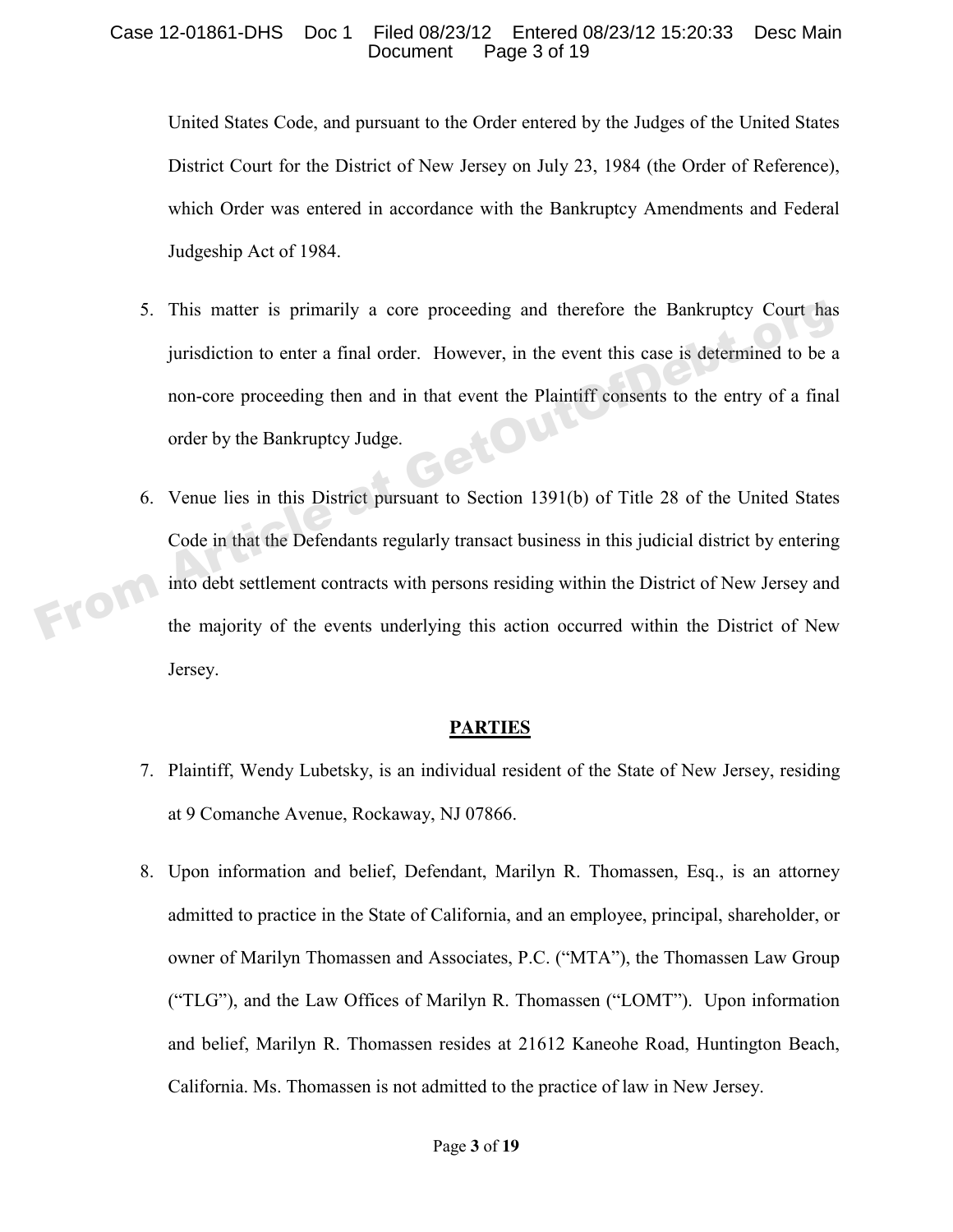#### Case 12-01861-DHS Doc 1 Filed 08/23/12 Entered 08/23/12 15:20:33 Desc Main Document Page 4 of 19

- 9. Upon information and belief, at all times relevant hereto, Marilyn R. Thomassen was acting as an employee or agent of one or more of the corporate defendants.
- 10. Upon information and belief, Defendant, David L. Burnell is an individual, believed to reside in the State of California, and a "Director" of MTA. Mr. Burnell is not admitted to the practice of law in New Jersey.
- 11. Upon information and belief, at all times relevant hereto, David L. Burnell was acting as an employee or agent of one or more of the corporate defendants.
- 12. Upon information and belief, Defendant Marilyn Thomassen & Associates, P.C. is a law firm located in the State of California, with its principal place of business located at 1011 Clay St, Oakland, CA 94607. the practice of law in New Jersey.<br>
11. Upon information and belief, at all times relevant hereto, David L. Burnell was acting as<br>
an employee or agent of one or more of the corporate defendants.<br>
12. Upon information and
	- 13. Upon information and belief, Defendant Law Offices of Marilyn R. Thomassen is a law firm located in the State of California, with its principal place of business located at 2760 S. White Road, suite 200, San Jose, California 95148.
	- 14. Upon information and belief, Defendant Thomassen Law Group is a law firm located in the State of California, with its principal place of business located at 402 W. Broadway, Suite 400, San Diego, California 95148.
	- 15. Upon information and belief, MTA, TLG and LOMT are the same entity.
	- 16. Neither MTA, TLG nor LOMT are registered as business entities in the State of New Jersey.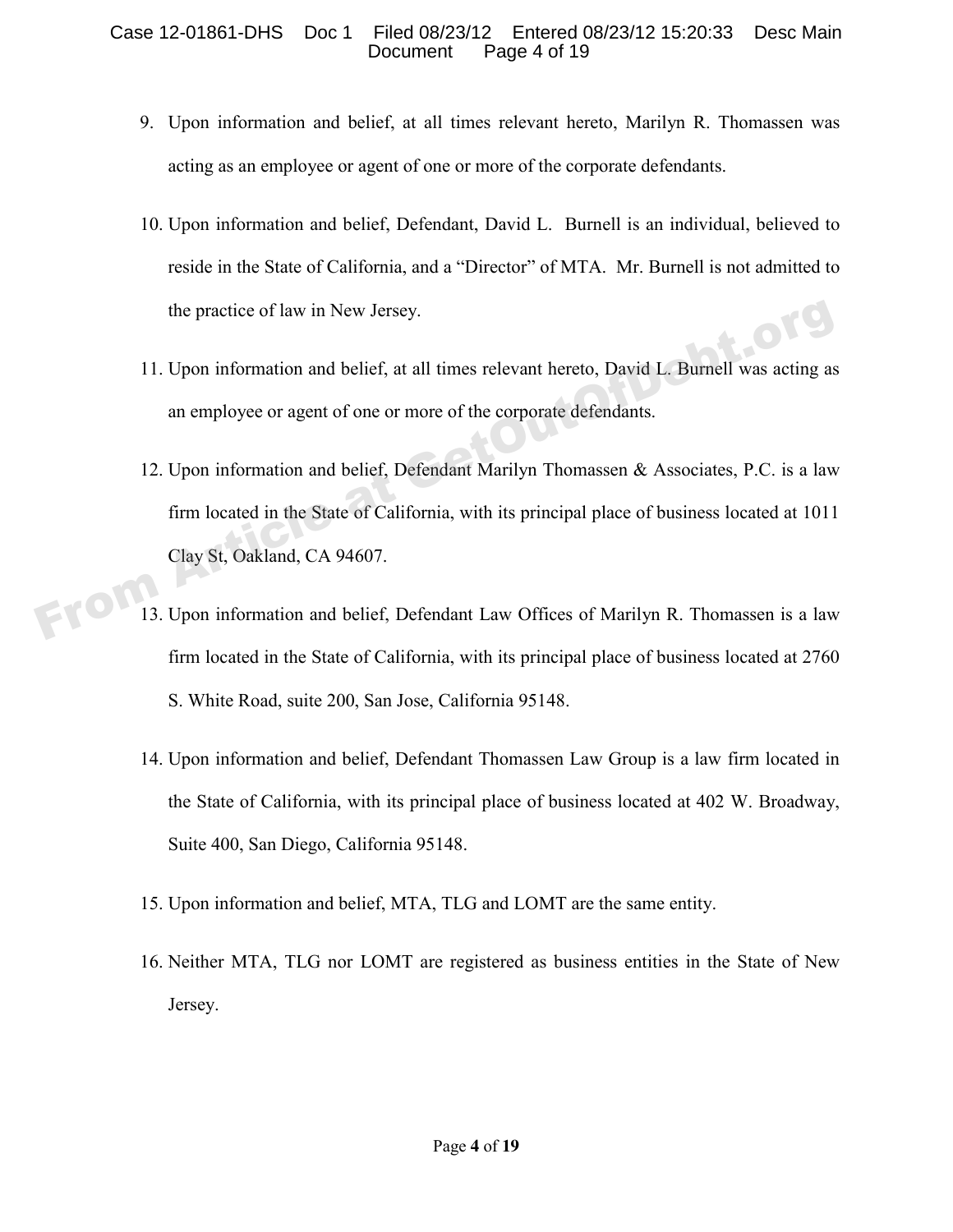#### **FACTS COMMON TO ALL COUNTS**

17. Plaintiff repeats and realleges the allegations set forth in each of the foregoing paragraphs with the same force and effect as if set forth at length

### **THE DEFENDANTS' DEBT-SETTLEMENT PRACTICES**

- 18. Defendants MTA, LOMT and/or TLG operate a business that offers consumers assistance with the resolution of debt by making monthly payments to the MTA, LOMT and/or TLG. 19. Defendants, MTA, LOMT and TLG take their fees for their services from the first several
- payments and, thereafter, the excess funds are deposited to a private savings account so that the Defendants MTA, LOMT and TLG can negotiate reduced payoffs of alleged debts in settlements. TRO 18. Defendants MTA, LOMT and/or TLG operate a business that offers consumers assistance<br>with the resolution of debt by making monthly payments to the MTA, LOMT and/or<br>TLG.<br>19. Defendants, MTA, LOMT and TLG take their f
	- 20. Defendant TLG's online advertising focuses on debtors who are considering bankruptcy as one of their options, stating:

As most people will concur, when considering financial relief, bankruptcy should always be the option of last resort. Any form of bankruptcy will tarnish your credit for up to ten years and, in some instances, can force you to liquidate assets you've worked long and hard to acquire. In the case of a Chapter 13 bankruptcy, you will come to clearly understand why an attorney who specializes in this area of the law will warn you that this avenue is exceptionally invasive into you and your family's financial life and, accordingly, is never pleasant. In 2005, you may remember reading that the United States Congress, through pressure from the banks that created the credit card industry in the first place, fundamentally changed the bankruptcy laws, thereby making this process even more restrictive and  $difficult.<sup>1</sup>$ 

 $\overline{a}$ 

<sup>1</sup> http://www.thomassenlawgroup.com/non-bankruptcy.php (accessed July 6, 2012)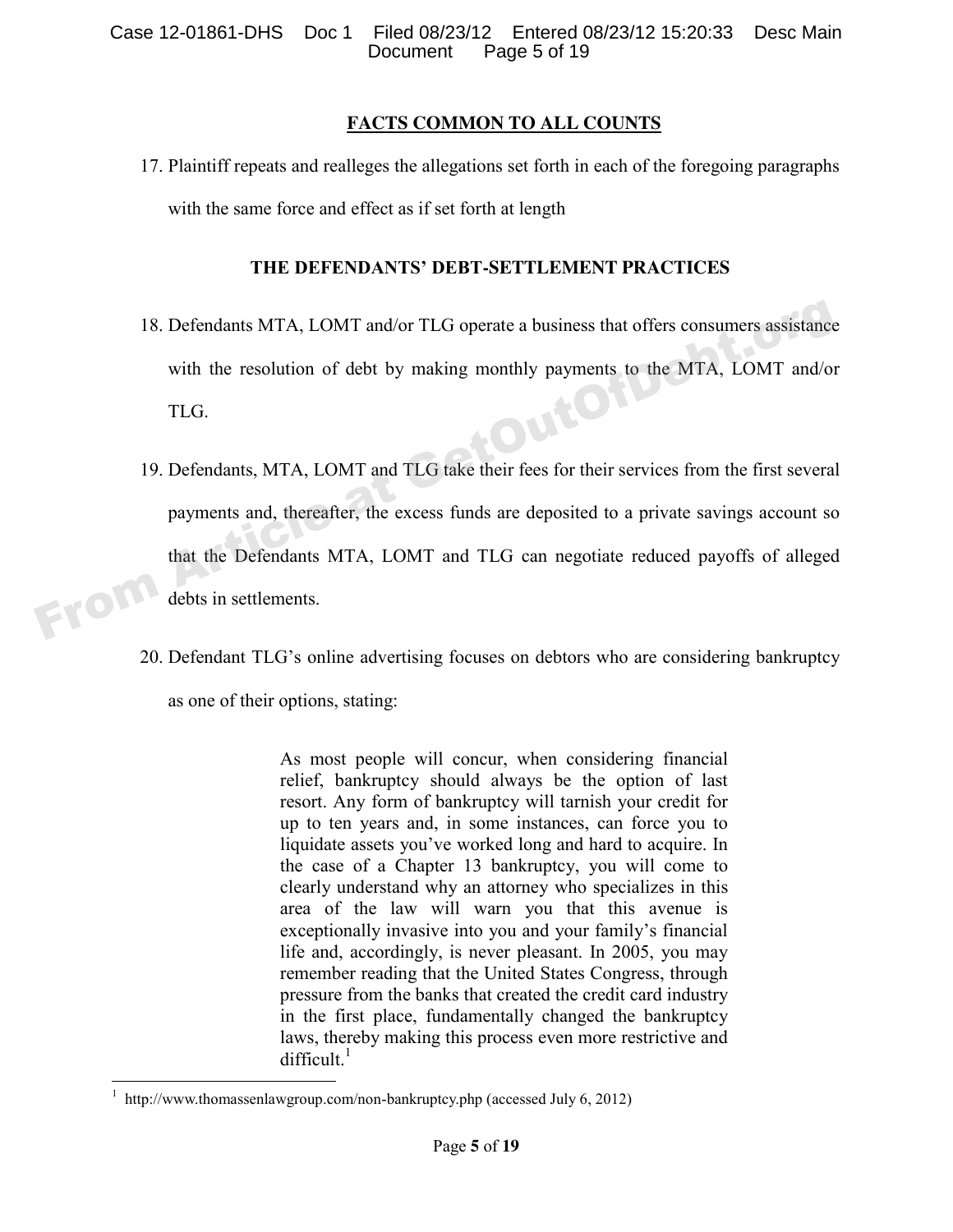#### **PLAINTIFF'S INTERACTIONS WITH DEFENDANTS**

- 21. In June, 2010, Ms. Lubetsky found that her unsecured debts were too much for her to continue to pay with her limited disposable income. Ms. Lubetsky's debts were such that she could no longer afford to pay her mortgage and other expenses in addition to the minimum payments for her unsecured debts.
- 22. Plaintiff contacted TLG after searching on-line for an avenue to resolve her debts without filing for bankruptcy relief. filing for bankruptcy relief.
- 23. After her initial contact, Ms. Lubetsky spoke with David L. Burnell, a "Director" of TLG regarding her desire to resolve her debts. Mr. Burnell assured Ms. Lubetsky that his firm could resolve her debts for her without the need for a bankruptcy case. minimum payments for her unsecured debts.<br>
22. Plaintiff contacted TLG after searching on-line for an avenue to resolve her debts without<br>
filing for bankruptcy relief.<br>
23. After her initial contact, Ms. Lubetsky spoke wi
- 24. Ms. Lubetsky was thereafter sent a "Retainer Agreement" via email to her residence in the State of New Jersey and agreed to pay \$833.70 each month for at 30 months, at which time Defendants assured her that her debts would be resolved for less than the full amount owed.
	- 25. TLG and/or MTA was to be paid, pursuant to the Retainer Agreement, a non-refundable retainer of \$5,302.20, representing 10% of her total debt at the time she retained the Defendants. This retainer was to be paid within the first six (6) payments to the Defendants and no funds were saved for settlement until this retainer was paid.
	- 26. TLG and/or MTA was also to be paid, pursuant to the Retainer Agreement, a contingency fee of 15% of any reduction in debt on each settled account at the time of settlement.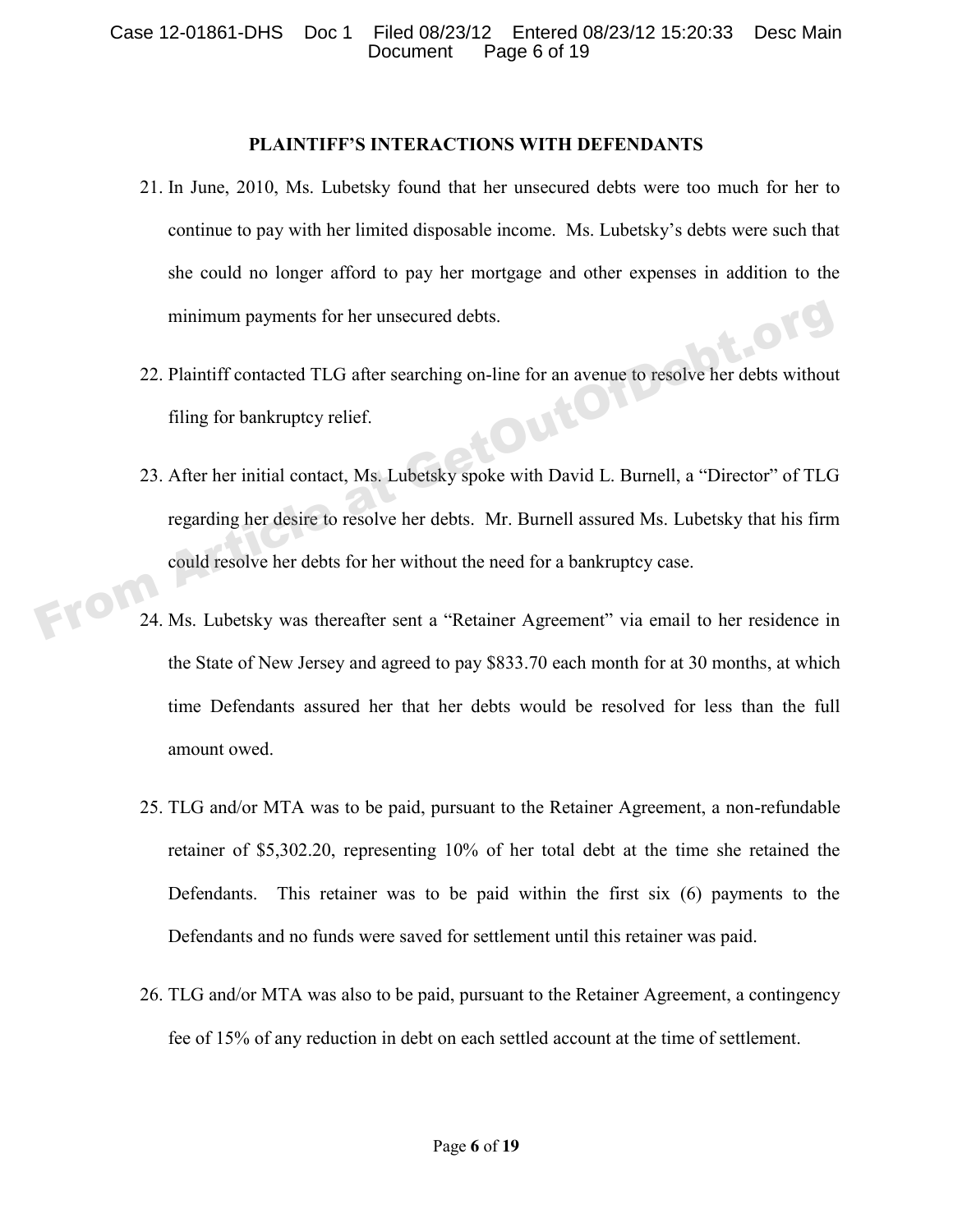- 27. Following the signature of the Retainer Agreement, Defendants debited Plaintiff's account each month in for fees and costs in accordance with the Retainer Agreement.
- 28. At no time did Ms. Lubetsky speak with an attorney licensed to practice in New Jersey.

### **DEFENDANTS' ACTIONS FOLLOWING RETENTION**

- 29. Following the Defendants' retention by Plaintiff, Defendants sent correspondence to the Plaintiff's various creditors advising that they had been retained to represent Plaintiff and that the creditors should cease making contact with Plaintiff. These letters were not signed by an attorney licensed in New Jersey, but rather were signed by Defendant Marilyn Thomassen. 29. Following the Defendants' retention by Plaintiff, Defendants sent correspondence to the<br>
Plaintiff's various creditors advising that they had been retained to represent Plaintiff and<br>
that the creditors should cease ma
- 30. At one point, Defendants associated with a law firm located in California known<br>variously as Emilio Francisco and Associates, Debt Relief Law Center, and by various variously as Emilio Francisco and Associates, Debt Relief Law Center, and by various other names (the "Francisco Firm").
	- 31. The Principal of the Francisco Firm, Emilio N. Francisco, Esq., was at all times relevant hereto an attorney licensed to practice in the State of California, but not admitted to the practice of law in New Jersey<sup>2</sup>.
	- 32. Moreover, no attorney at the Francisco Firm was admitted to practice in New Jersey.
	- 33. The Francisco Firm, under the auspices of the Defendants, negotiated the settlement of a litigated matter in the State of New Jersey.

 $\overline{a}$ 

<sup>&</sup>lt;sup>2</sup> Mr. Francisco was suspended from the practice of law as of February 29, 2012. http://members.calbar.ca.gov/ fal/Member/Detail/69900 (Viewed July 6, 2012).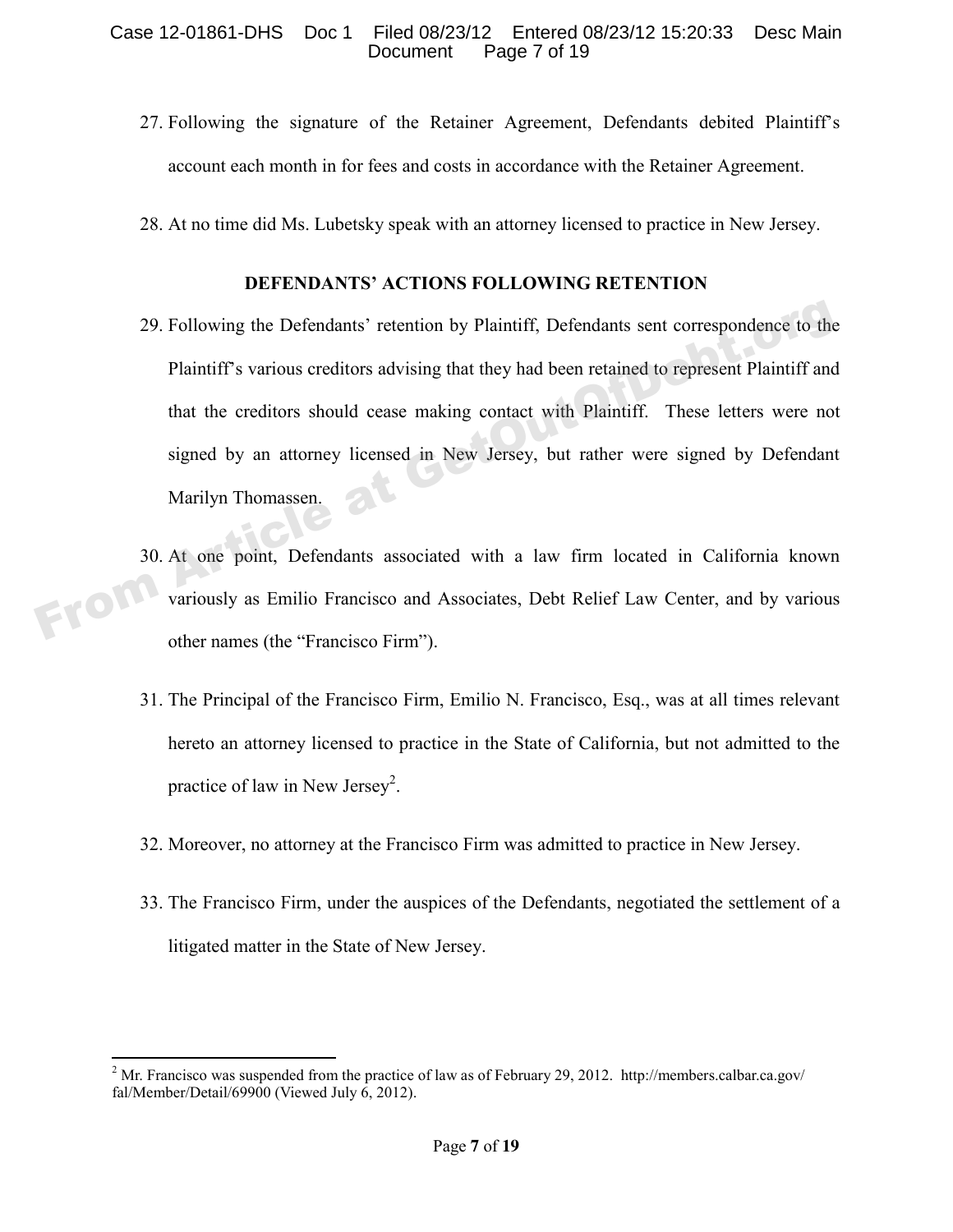- 34. Defendants continued to communicate with Plaintiff's creditors and attempt to adjust her debts.
- 35. At no time did a New Jersey licensed attorney review the Plaintiff's file, communicate with Plaintiff or otherwise participate in representing Plaintiff.
- 36. At no time did any member of the Defendants' staff apply for admission *pro hac vice* or otherwise to the bar of the State of New Jersey.
- 37. Eventually, Plaintiff realized that she could not afford the payments required by Defendants and requested that the services be cancelled.
- 38. Upon termination of the debt settlement program, Plaintiff requested that her "escrow" balance of approximately \$590 be returned to her, however Defendants failed to return any funds. The 36. At no time did any member of the Defendants' staff apply for admission *pro hac vice* of otherwise to the bar of the State of New Jersey.<br>
37. Eventually, Plaintiff realized that she could not afford the payments r

## **UNLICENSED DEBT SETTLEMENT IS PROHIBITED BY NEW JERSEY STATUTE**

- 39. New Jersey limits the practice of debt adjustment by statute to certain kinds of entities pursuant to the New Jersey Debt Adjustment Act (N.J.S.A. 17:16G-1 et seq) (the "Debt Adjustment Act"), which provides that lawful debt adjustment is limited to services performed by licensed debt adjusters.
- 40. The only exceptions to the requirement to obtain licensure as a debt adjuster are set forth in the definitional portion of the Debt Adjustment act which removes from the definition of "debt adjuster":

(a) an attorney-at-law of this State who is not principally engaged as a debt adjuster; (b) a person who is a regular, full-time employee of a debtor, and who acts as an adjuster of his employer's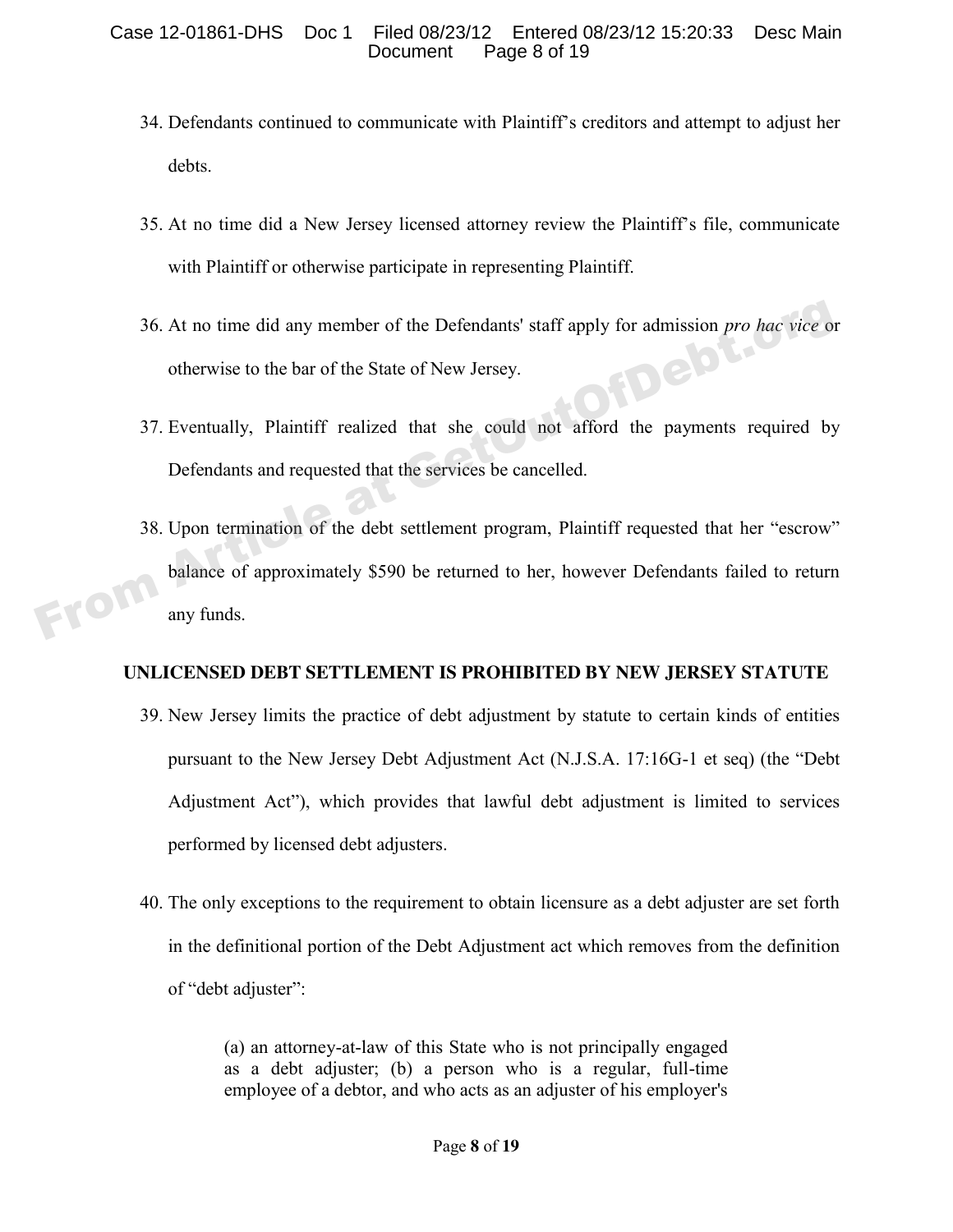debts; (c) a person acting pursuant to any order or judgment of court, or pursuant to authority conferred by any law of this State or the United States; (d) a person who is a creditor of the debtor, or an agent of one or more creditors of the debtor, and whose services in adjusting the debtor's debts are rendered without cost to the debtor; (e) a person who, at the request of a debtor, arranges for or makes a loan to the debtor, and who, at the authorization of the debtor, acts as an adjuster of the debtor's debts in the disbursement of the proceeds of the loan, without compensation for the services rendered in adjusting those debts; or (f) a person who is: (i) certified by the United States Secretary of Housing and Urban Development as a housing counseling organization or agency pursuant to section 106 of Pub.L.90-448 (12 U.S.C. s.1701x); (ii) participating in a counseling program approved by the New Jersey Housing and Mortgage Finance Agency; and (iii) not holding or disbursing the debtor's funds. From Article at a housing those debts; or (f) a person who is: (i)<br>certified by the United States Secretary of Housing and Urban<br>Development as a housing counseling organization or agency<br>pursuant to section 106 of Pub.L.9

41. Upon information and belief, neither MTA, TLG nor LOMT, nor any person or entity

associated with any of these Defendants has obtained a license from the Commissioner of

Banking and Insurance to act as a debt adjuster in the State of New Jersey.

## **FIRST COUNT**

## **(VIOLATION OF THE RESTRICTIONS ON DEBT RELIEF AGENCIES SET FORTH IN 11 U.S.C. §526, 527 AND 528)**

42. Plaintiff repeats and realleges the allegations set forth in each of the foregoing paragraphs

with the same force and effect as if set forth at length.

- 43. Plaintiff is an "assisted person" as defined by 11 U.S.C. §109(3).
- 44. Defendants are all "debt relief agencies" as defined by 11 U.S.C. §109(12A).
- 45. Defendants advertise heavily on the internet with respect to their services, with domains including:
	- a. http://vcwsolutions.com/thomassenbck/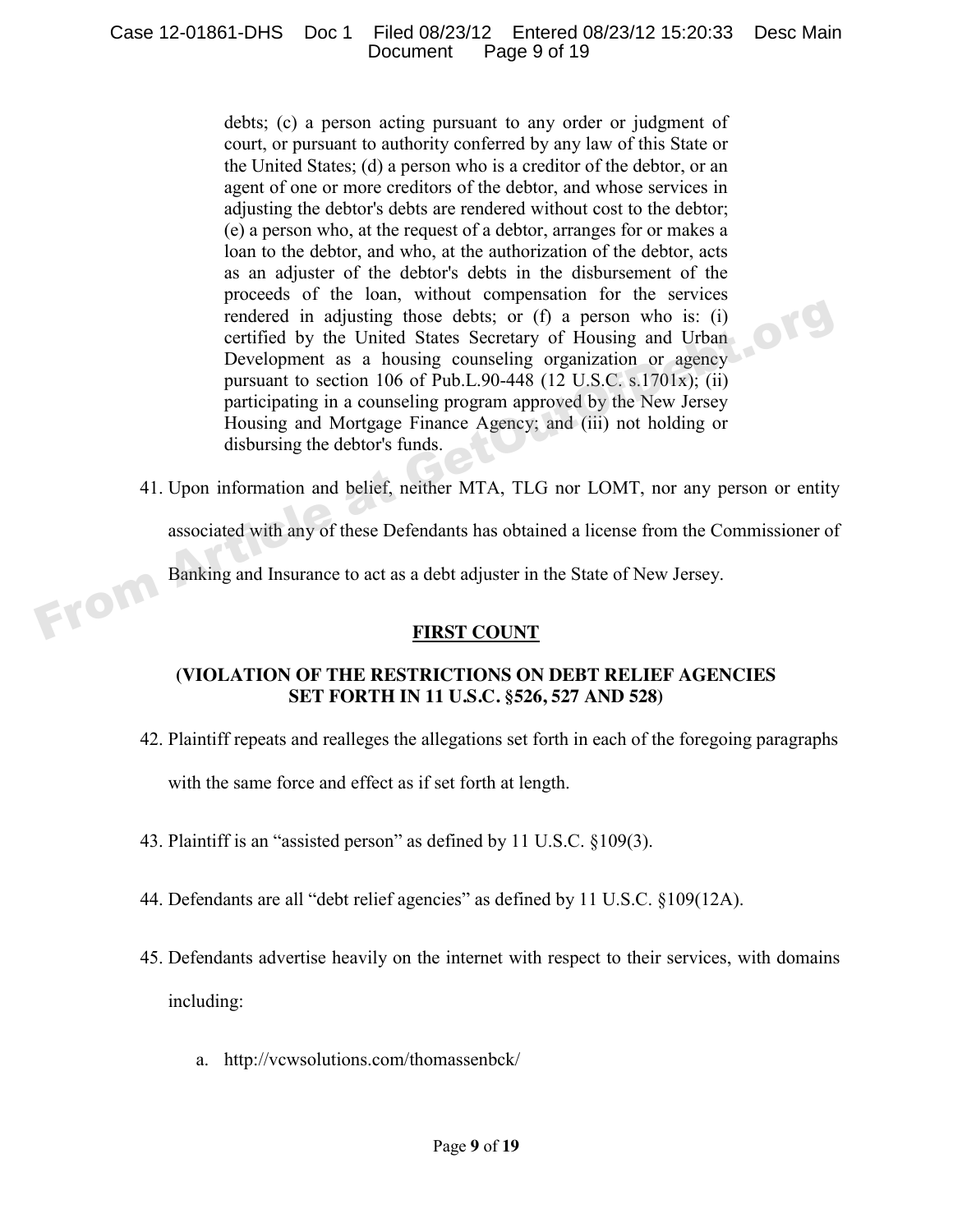#### Case 12-01861-DHS Doc 1 Filed 08/23/12 Entered 08/23/12 15:20:33 Desc Main Document Page 10 of 19

- b. http://www.thomassenlawgroup.com
- c. http://www.thomassenlawgroupsocal.com
- d. http://www.thomassenlaw.com
- 46. None of the aforedescribed websites, which include descriptions of bankruptcy services available to "clients" of Defendants include the required disclosures and disclaimers as set forth in 11 U.S.C. §528(A)(3) and 11 U.S.C. §528(B)(2).
- 47. On or about July of 2010 Plaintiff entered into a "retainer agreement" with LOMT, MTA and/or TLG whereby these entities agreed to settle Plaintiff's debts with the express intent of avoiding filing a case under the Bankruptcy Code. From Article at Getters<sup>2</sup> of Defendants include the required disclosures and disclaimers as<br>available to "clients" of Defendants include the required disclosures and disclaimers as<br>set forth in 11 U.S.C. §528(A)(3) and 11
	- 48. Neither the retainer agreement nor any other documents provided to the Plaintiff contained any of the disclosures required by 11 U.S.C. §527, nor did their advertising contain the disclaimers required by 11 U.S.C. §528
	- 49. At some point in Defendants' relationship with Plaintiff, it became apparent that Plaintiff could no longer afford to attempt to settle her debts. At that point an agent or employee of the Defendants advised Plaintiff that she should seek relief under the Bankruptcy Code if she could no longer afford to pay the Defendants.
	- 50. This advice constituted "bankruptcy advice" as defined in 11 U.S.C. §109, however, Defendants did not provide the disclosures required by 11 U.S.C. §527.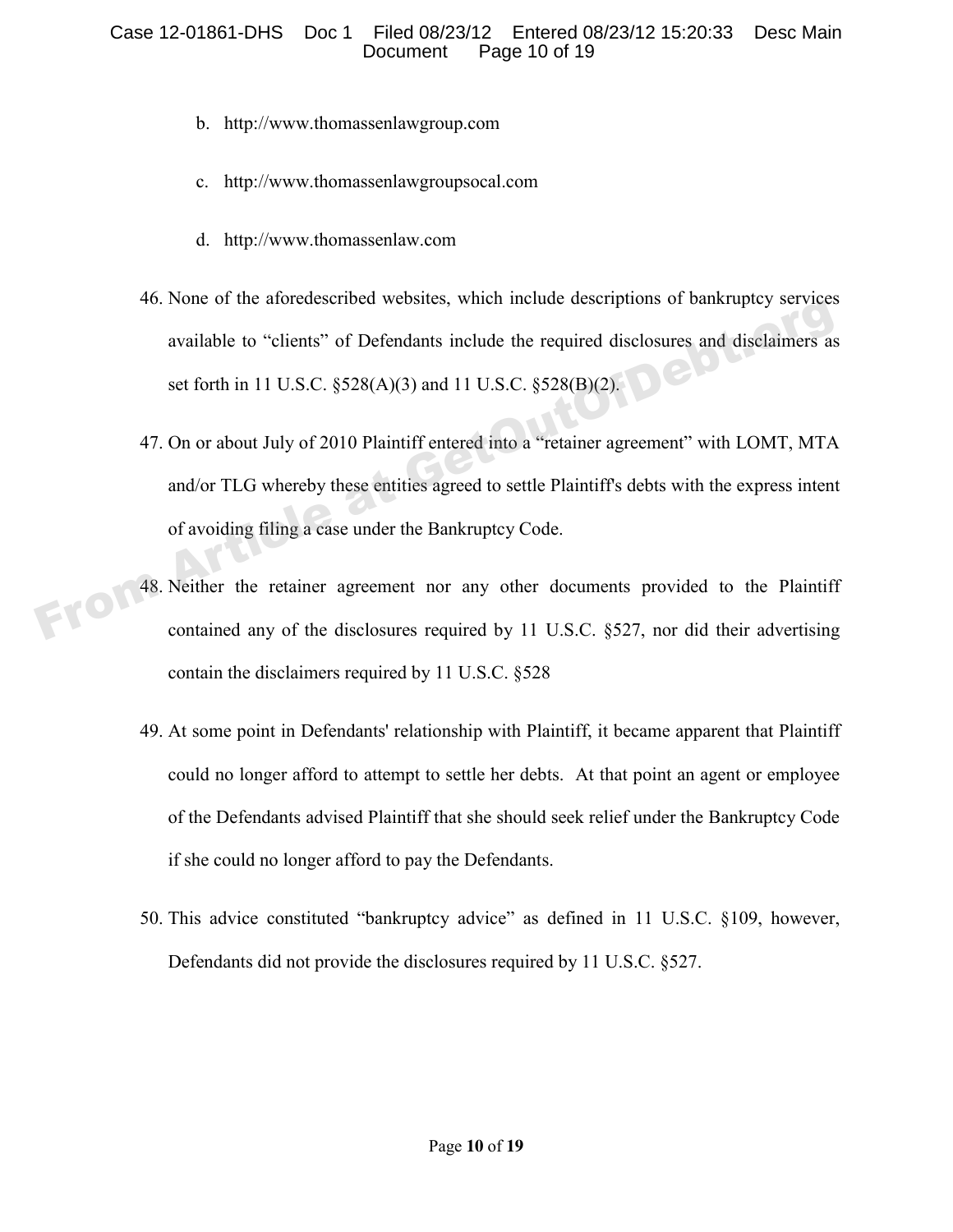#### **SECOND COUNT (UNLICENSED PRACTICE OF LAW)**

51. Plaintiff repeats and realleges the allegations set forth in each of the foregoing paragraphs

with the same force and effect as if set forth at length.

52. The practice of law, in the State of New Jersey, is limited, by New Jersey Rule of Court 1:21-1 as follows:

1:21-1 as follows:

- ...no person shall practice law in this State unless that person is an attorney holding a plenary license to practice in this State, has complied with the Rule 1:26 skills and methods course requirement in effect on the date of the attorney's admission, is in good standing, and, except as provided in paragraph (d) of this Rule, maintains a bona fide office for the practice of law.
- 53. Defendants are engaged in the practice of debt settlement, and in return for the services they offer, collect fees from debtors who seek to resolve their debts short of seeking 1:21-1 as follows:<br>
...no person shall practice law in this State unless that person is an<br>
attorney holding a plenary license to practice in this State, has<br>
complied with the Rule 1:26 skills and methods course<br>
requirem
	- 54. New Jersey's Courts have long held that the practice of debt settlement, or debt adjustment, is part of the practice of law and that non-attorneys who engage in such activities without being licensed to practice are, in fact, engaged in the unlicensed practice of law.
	- 55. N.J.S.A. 2C:22-21a permits recovery of civil damages incurred by reason of the unlicensed practice of law, providing, in relevant part:
		- 2. a. Any person who suffers any ascertainable loss of moneys or property, real or personal, as a result of any action or inaction by a person who knowingly engaged in the unauthorized practice of law in violation of section 1 of P.L.1994, c.47 (C.2C:21-22) may bring a civil action in any court of competent jurisdiction.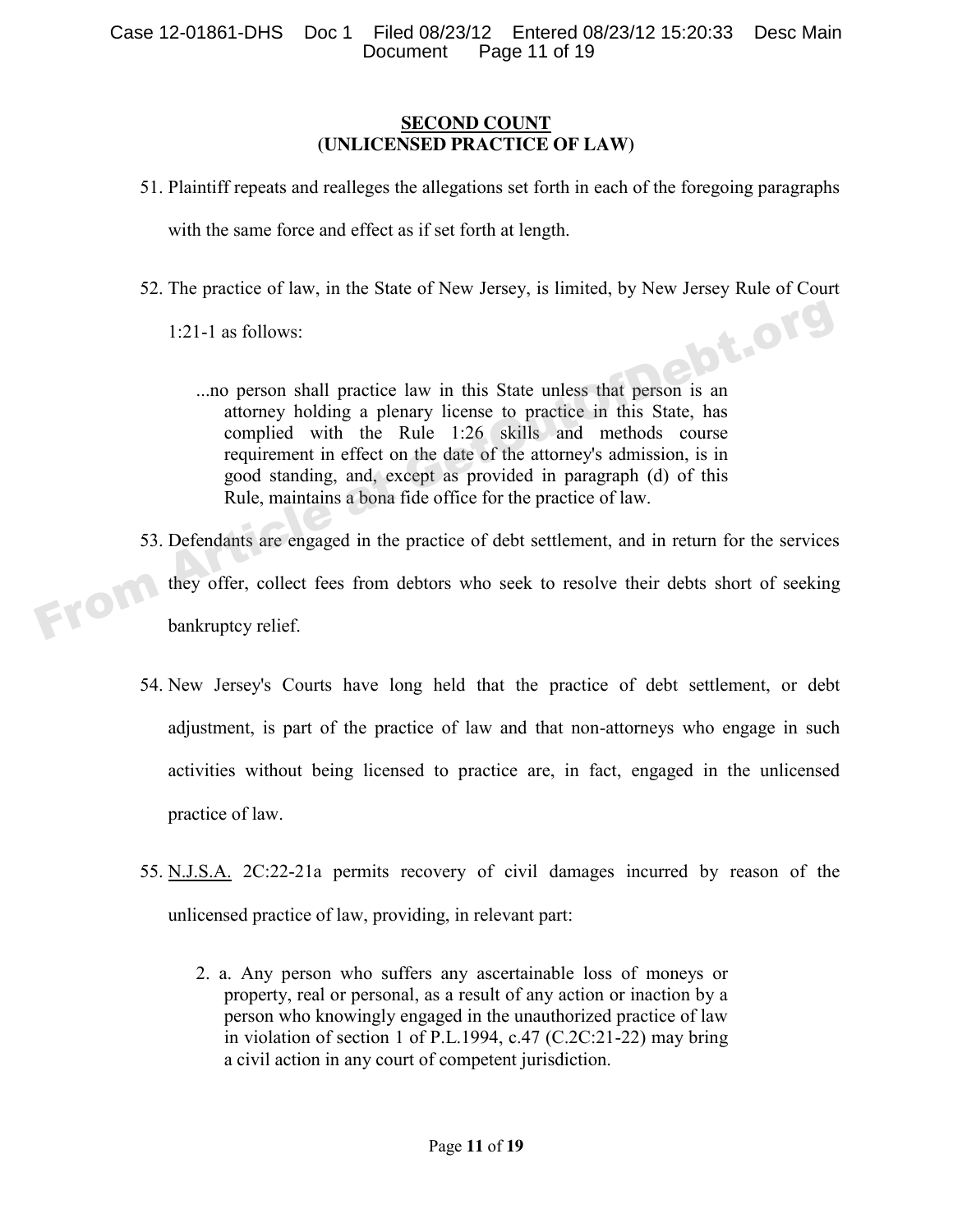- b. In any civil action under this section the court shall, in addition to any other appropriate legal or equitable relief, award damages in an amount that constitutes the greater of:
- (1) \$1,000, or
- (2) Three times the value of all costs incurred by the victim as a result of the defendant's criminal activity, including any fees paid to the defendant for services, costs incurred for attorneys' fees, court costs and any out-of-pocket losses.
- …
- 56. Defendant Marilyn Thomassen is an attorney, licensed to practice in California.
- 57. Ms. Thomassen is not admitted to the practice of law in New Jersey, either by plenary license or by admission *pro hac vice.*
- 58. David Brunell is not admitted to the practice of law in any state.
- 59. No attorney or other person affiliated, employed or engaged by the Defendants who had any dealings with the Plaintiff was at any relevant time an attorney-at-law of New Jersey as required by R 1:21-1. From Article and Marilyn Thomassen is an attorney, licensed to practice in California.<br>
57. Ms. Thomassen is not admitted to the practice of law in New Jersey, either by plenary<br>
license or by admission *pro hac vice*.<br>
58
	- 60. Defendants, in fact, sent out significant correspondence and other materials to Plaintiff's creditors stating that Ms. Thomassen represented the Plaintiff and invoked the protections on the Fair Debt Collections Practices Act, without, in fact being licensed to practice law in the State of New Jersey or before the United States District Court for the District of New Jersey.
	- 61. Venue for actions under the Fair Debt Collection Practices Act is in the Federal District where the offending communications were received and/or where the Plaintiff resides. As such, Defendants would have to be licensed to practice in State of New Jersey or before the United States District Court for the District of New Jersey.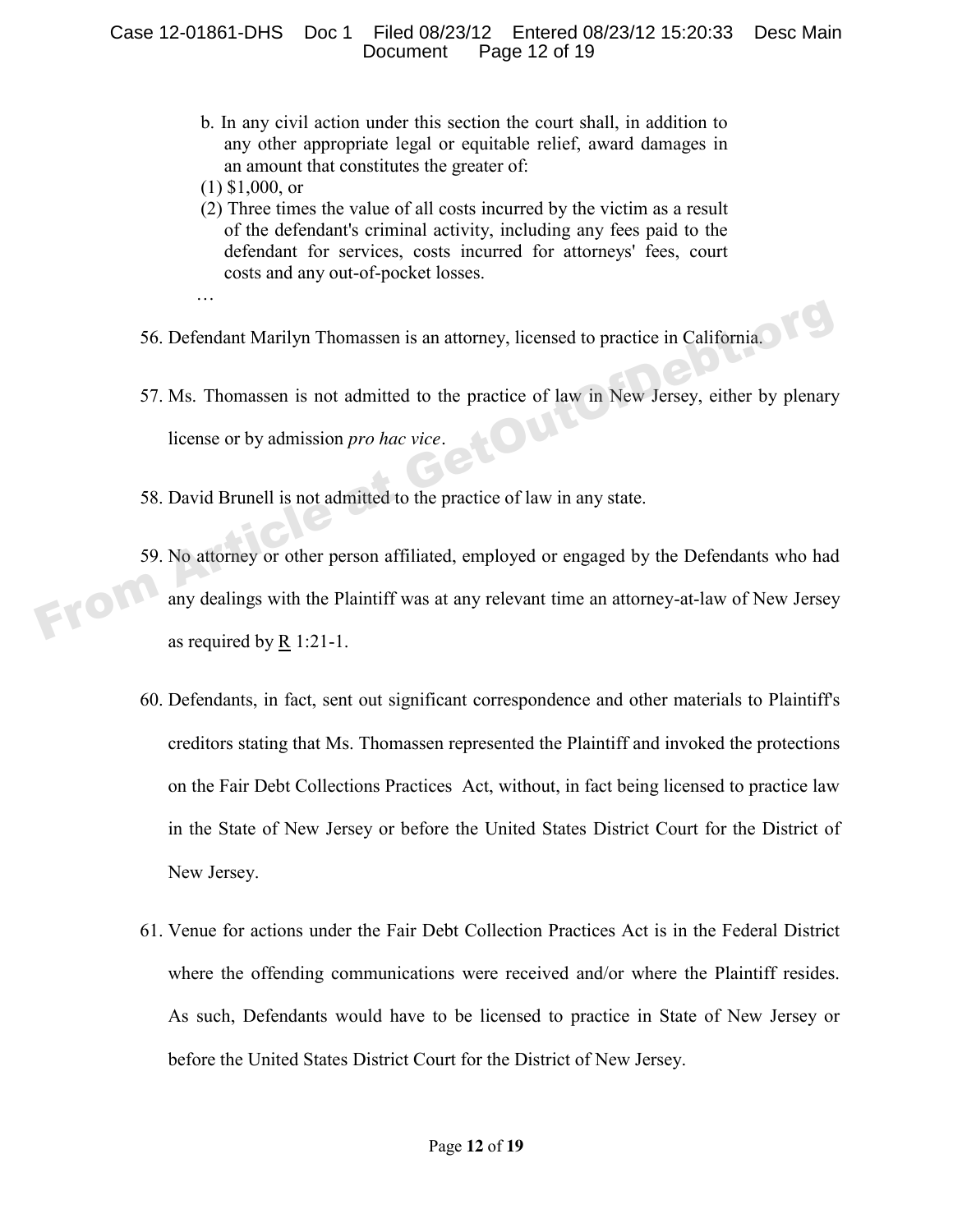- 62. Plaintiff paid Defendants significant amounts of legal fees and, nevertheless still eventually had to seek bankruptcy relief, incur legal fees and suffer other damages.
- 63. Moreover, Defendants have not ever returned the \$590 that remained in Plaintiff's escrow account at the time that Plaintiff terminated their services.
- 64. By reason of all the foregoing, Plaintiff has been damaged.
- 65. By reason of the foregoing, Defendants are liable, jointly and severally to Plaintiff for treble damages.

## **THIRD COUNT (VIOLATIONS OF THE NEW JERSEY DEBT ADJUSTMENT ACT)**

- 66. Plaintiff repeats and realleges the allegations set forth in each of the foregoing paragraphs with the same force and effect as if set forth at length. 64. By reason of all the foregoing, Plaintiff has been damaged.<br>
65. By reason of the foregoing, Defendants are liable, jointly and severally to Plaintiff for<br>
treble damages.<br> **THIRD COUNT**<br>
66. Plaintiff repeats and real
	- 67. As set forth above, the practice of debt adjustment is limited to licensed debt adjusters, attorneys licensed to practice in the State of New Jersey, and an employee of the debtor, a creditor or certain governmentally approved entities.
	- 68. Debt adjustment for a fee is limited to licensed debt adjusters and attorneys who are admitted to practice law in the State of New Jersey.
	- 69. Defendants are not licensed debt adjusters within the meaning and provisions of the New Jersey Debt Adjustment Act.
	- 70. Defendants are not licensed attorneys within the meaning and provisions of the New Jersey Debt Adjustment Act.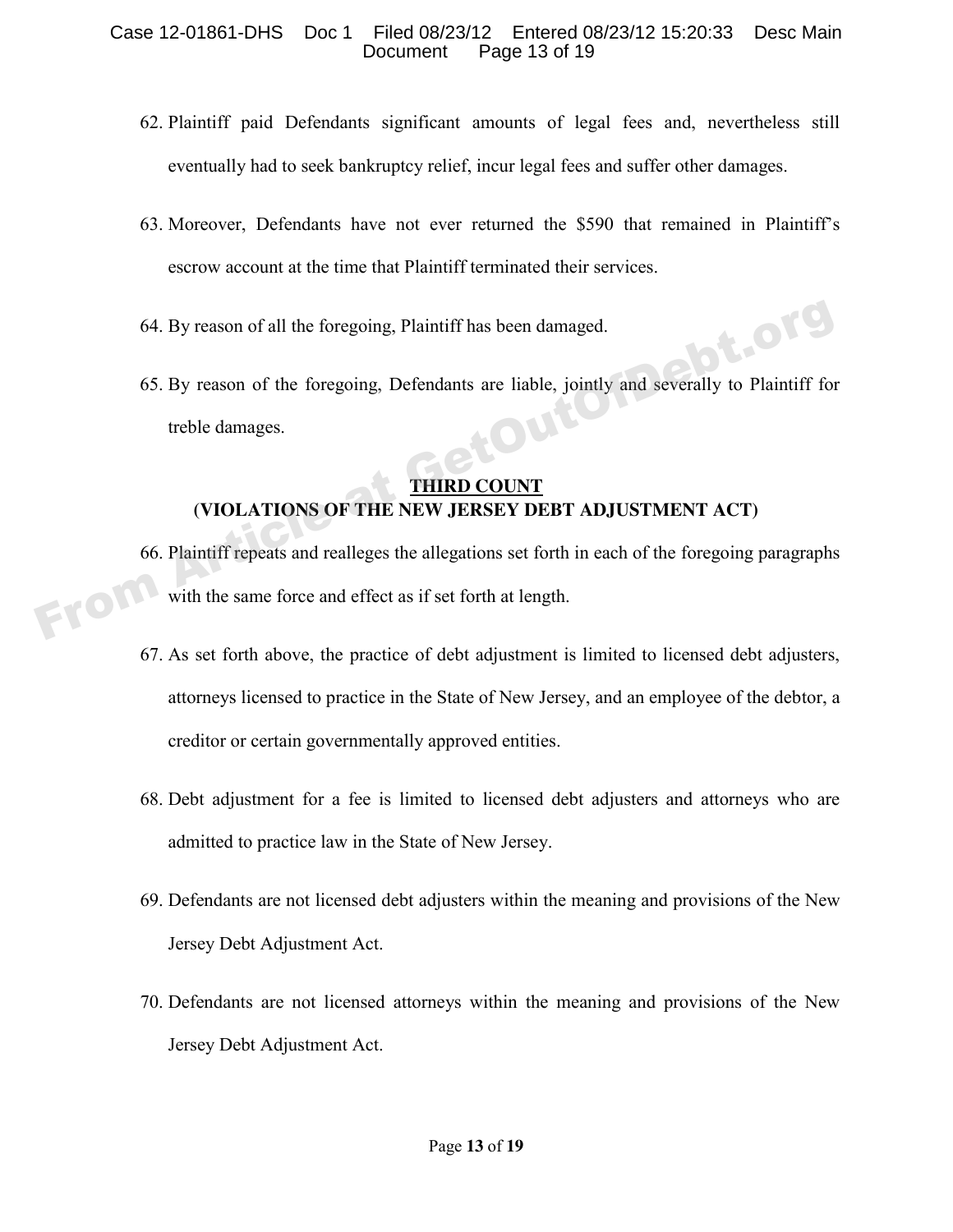- 71. Defendants did not act under the supervision of an attorney licensed to practice law in the State of New Jersey.
- 72. N.J.S.A. 17:16G-8 provides that any debtor injured by unlawful debt adjustment may recover damages from the unlicensed or unlawful debt adjuster.
- 73. By reason of the foregoing described unlawful debt adjustment practices, Plaintiff has suffered damages and may recover therefore.

# **FOURTH COUNT (ILLEGAL CONTRACT)**

- 74. Contracts involving performance of illegal acts are void on their face.
- 75. Defendants entered a contract and were paid substantial fees to perform debt settlement<br>services even though none of the defendants were licensed to perform debt settlement services even though none of the defendants were licensed to perform debt settlement services in New Jersey. The Tau Sales of the foregoing described unlawful debt adjustment practices, Plaintiff has<br>suffered damages and may recover therefore.<br>**FOURTH COUNT**<br>(ILLEGAL CONTRACT)<br>74. Contracts involving performance of illegal acts a
	- 76. 11 U.S.C. §526(c)(1) states:
		- a. Any contract for bankruptcy assistance between a debt relief agency and an assisted person that does not comply with the material requirements of this section, section 527, or section 528 shall be void and may not be enforced by any Federal or State court or by any other person, other than such assisted person (Emphasis added).
	- 77. Plaintiff was never given the disclosures required in 11 U.S.C. §§526, 527 and
	- 78. Further, the contract is for illegal debt adjustment services.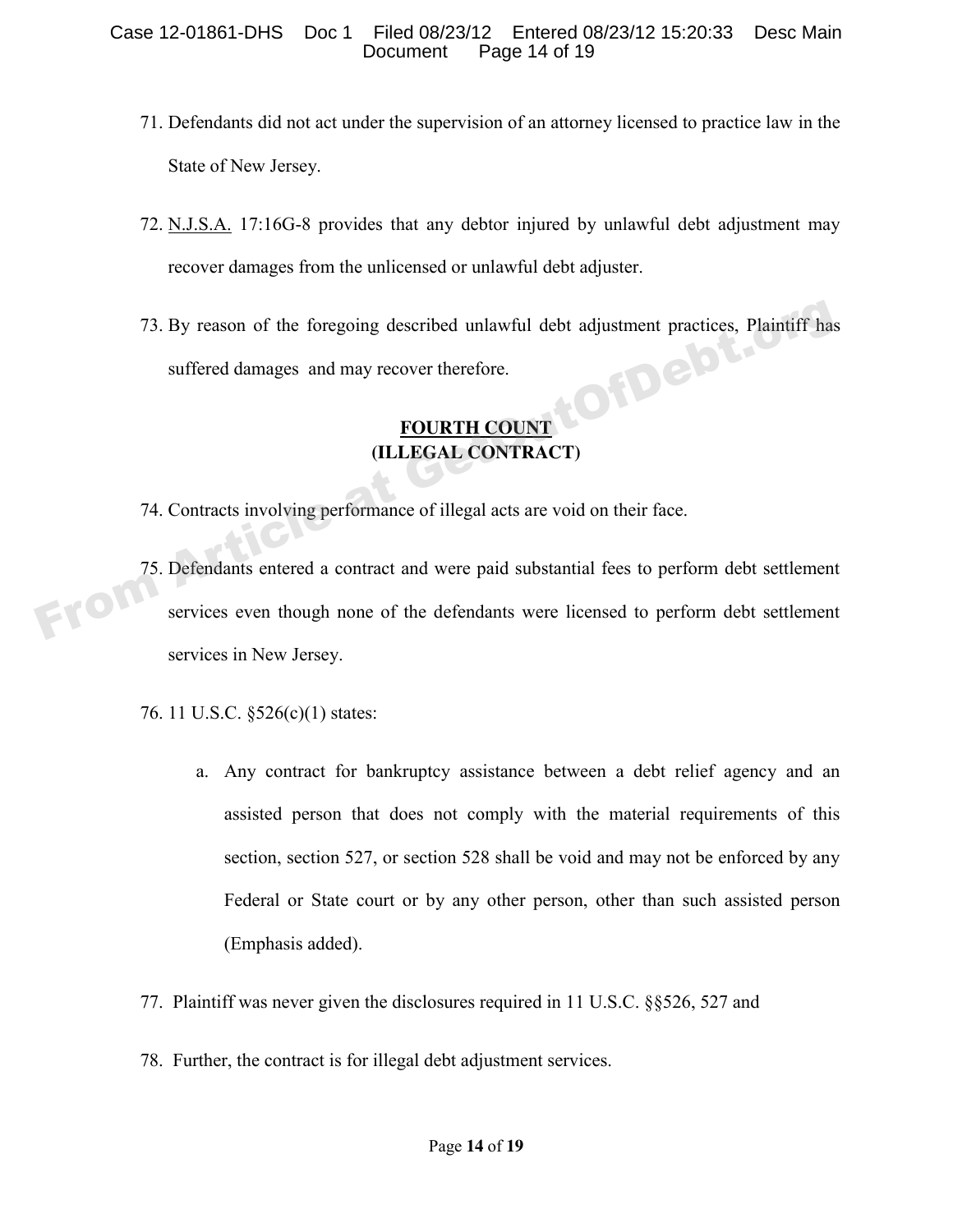#### **FIFTH COUNT (COMMON LAW FRAUD)**

- 79. Plaintiff repeats and realleges the allegations set forth in each of the foregoing paragraphs with the same force and effect as if set forth at length.
- 80. Defendants assured Plaintiff that her debts would be resolved and that her creditors would cease contacts with her if she paid the fees demanded to Defendants to settle her debts.
- 81. David Brunnell, an agent of the Defendants assured Plaintiff that the corporate Defendants were a law firm that would protect her from lawsuit or communications from creditors while enrolled or subscribed to Defendants services. 80. Detendants assured Plaintiff that her debts would be resolved and that her creditors<br>would cease contacts with her if she paid the fees demanded to Defendants to settle her<br>debts.<br>81. David Brunnell, an agent of the De
	- 82. In reliance of all of these statements, Plaintiff permitted the corporate Defendants to withdraw funds from her personal accounts for fees and savings for their services.
	- 83. Plaintiff has suffered monetary damages and damage to her credit as a result of the Defendants' fraud.

## **SIXTH COUNT (VIOLATIONS OF THE NEW JERSEY CONSUMER FRAUD ACT)**

- 84. Plaintiff repeats and realleges the allegations set forth in each of the foregoing paragraphs with the same force and effect as if set forth at length.
- 85. In inducing the Plaintiff to enter into its Retainer Agreement, Defendants made misrepresentations with respect to their ability to resolve Defendant's debts, including, but not limited to:
	- a. The Defendants' ability to resolve all of the Plaintiff's accounts;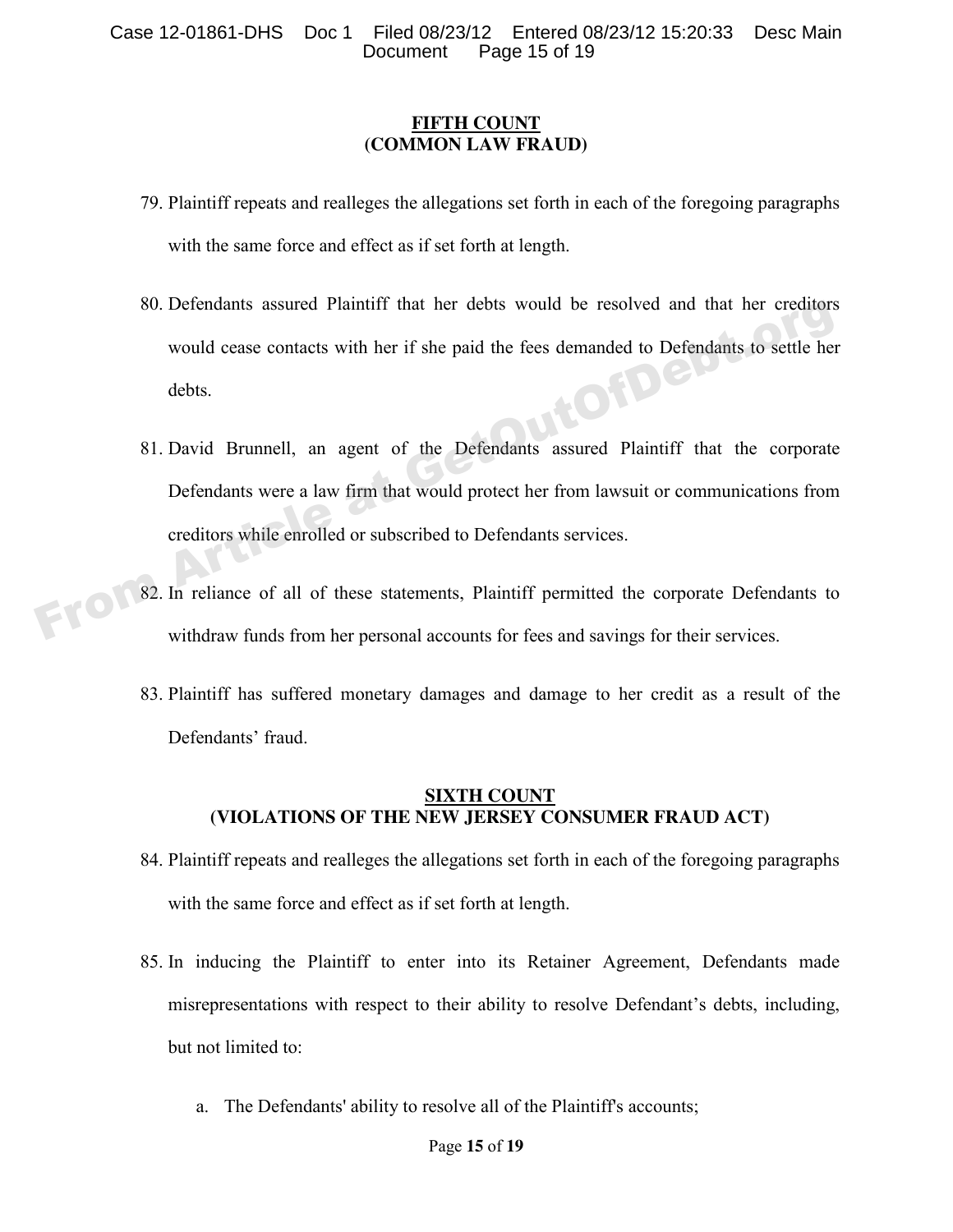#### Case 12-01861-DHS Doc 1 Filed 08/23/12 Entered 08/23/12 15:20:33 Desc Main Page 16 of 19

- b. The time that it would take to resolve her debts;
- c. The level of service she was to receive;
- d. The potential for possible lawsuit and judgments by the Plaintiff's creditors;
- 86. Further, Defendants made misrepresentations as to the legality of their conduct in adjusting debts in the state of New Jersey. adjusting debts in the state of New Jersey.
- 87. As a result of these misrepresentations, Plaintiff has suffered damages.

## **SEVENTH COUNT (UNLAWFUL CONVERSION)**

- 88. Plaintiff repeats and realleges the allegations set forth in each of the foregoing paragraphs with the same force and effect as if set forth at length. From Article at Get of New Jersey.<br>
Solding debts in the state of New Jersey.<br>
Solding debts in the state of New Jersey.<br>
Solding debts in the state of New Jersey.<br>
Solding the suffered damages.<br>
Solding the Summer COUNT<br>
- 89. As part of the Defendants debt settlement/adjustment practices, Defendants took regular deposits from Plaintiff and placed same in an account to be used to make payments to creditors and/or to cover Defendants' fees.
	- 90. At the termination of Defendants' services, there was approximately \$590 remaining in Plaintiff's account, which monies are the property of the debtor or the bankruptcy estate.
	- 91. Defendants represented to Plaintiff that, upon termination of their services these funds would be returned to her.
	- 92. Defendants have not returned the funds, but rather, upon information and belief have converted the described funds to their own use.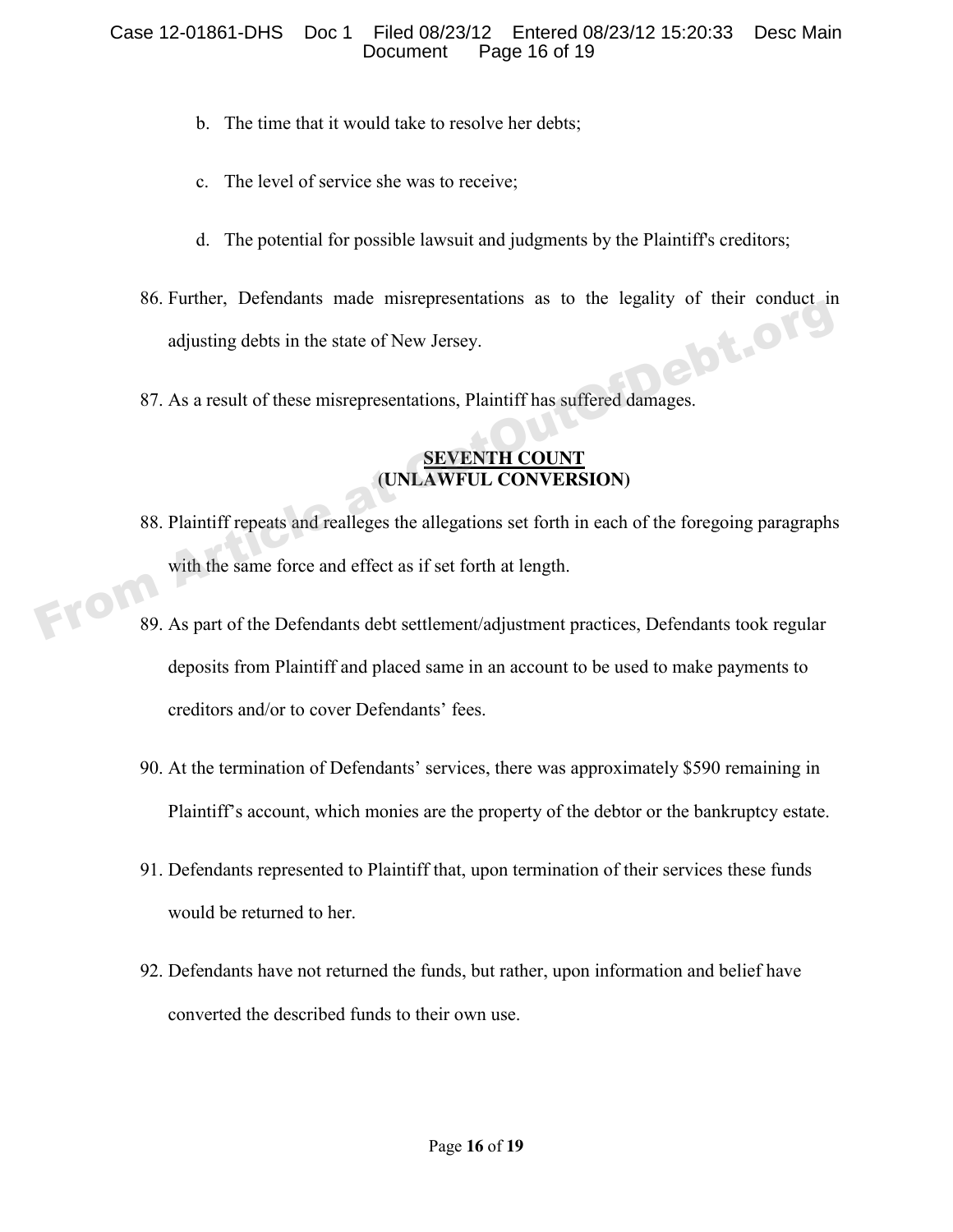93. By reason of the foregoing, Plaintiff has been damaged and Defendants are liable therefore.

#### **EIGHTH COUNT (NEW JERSEY RACKETEER INFLUENCED AND CORRUPT ORGANIZATIONS (NJRICO))**

94. Plaintiff repeats and realleges the allegations set forth in each of the foregoing paragraphs

with the same force and effect as if set forth at length.

95. New Jersey's RICO statute (N.J.S.A. 2C:41-1) defines racketeering activity as follows

"Racketeering activity" means (1) any of the following crimes which are crimes under the laws of New Jersey or are equivalent crimes under the laws of any other jurisdiction: From Article and Set Iorth at length.<br>
95. New Jersey's RICO statute (N.J.S.A. 2C:41-1) defines racketeering activity as following crimes<br>
"Racketeering activity" means (1) any of the following crimes<br>
which are crimes und

…(o) forgery and fraudulent practices and all crimes defined in chapter 21 of 2C of the New Jersey Statutes…

96. Chapter 21 of 2C of the New Jersey statutes includes N.J.S.A. 2C:21-19(f), which states:

"Debt adjusters. Any person who shall act or offer to act as a debt adjuster shall be guilty

of a crime in the fourth degree."

- 97. Defendants each violated N.J.S.A. 2C:21-19(f) at least six times by promising to settle Plaintiff's debts and then taking money from Plaintiff's checking account for fees.
- 98. Defendants TLG spoke on the telephone and in person and communicated via email with Plaintiff to persuade her to join the debt settlement program even though they were not licensed to do so, on at least four separate occasions.
- 99. Defendants acted in concert to provide Plaintiff this illegal and fraudulent contract and received income from this racketeering activity as defined by N.J.S.A. 2C:41-2 and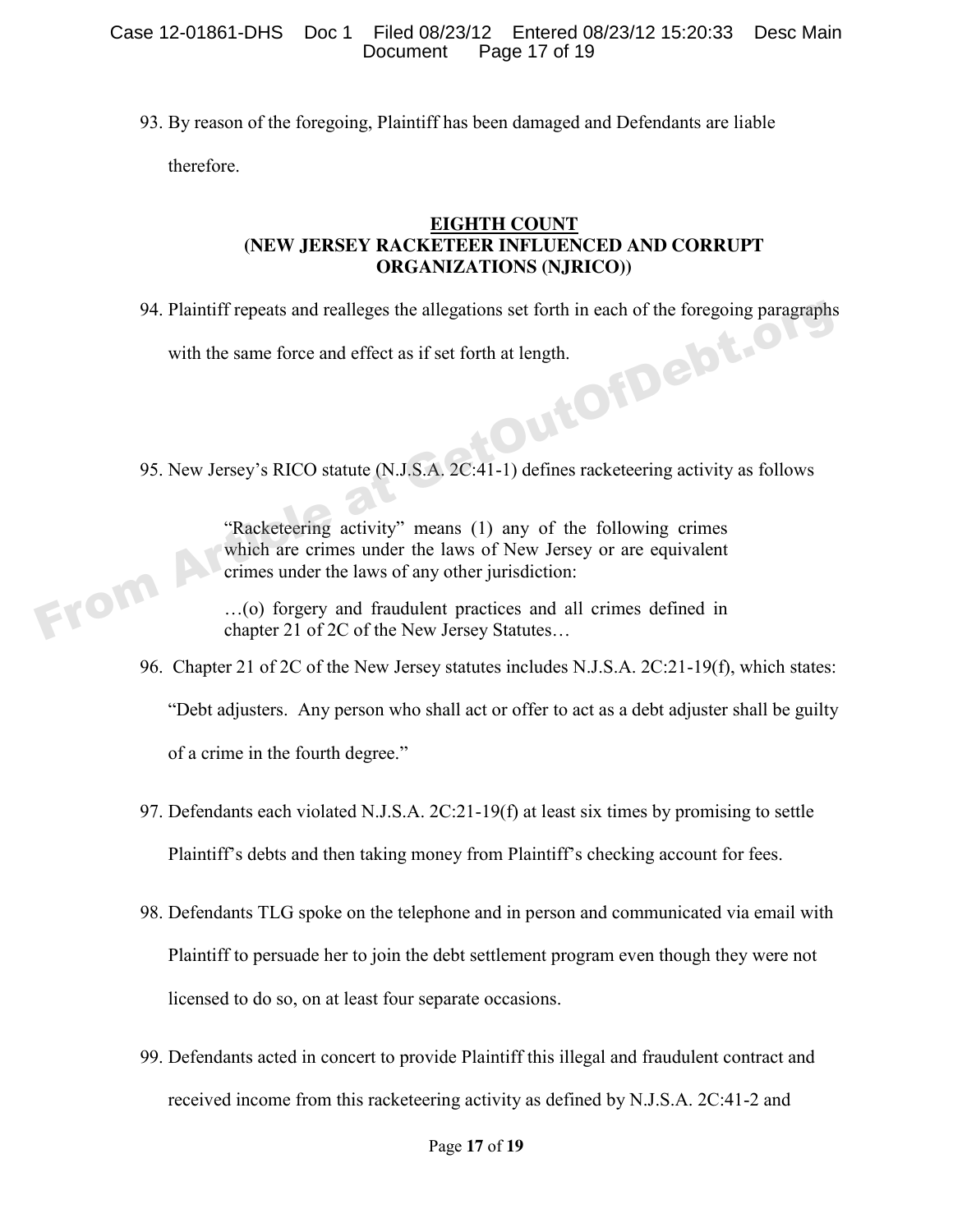#### Case 12-01861-DHS Doc 1 Filed 08/23/12 Entered 08/23/12 15:20:33 Desc Main Page 18 of 19

N.J.S.A. 2C:21-19(f), and have used this income to continue to operate its illegal debt adjusting enterprise.

100. Defendants have thus violated N.J.S.A. 2C:41-2, the NJRICO statute.

## **NINTH COUNT (AIDING AND ABETTING)**

- 101. Plaintiff repeats and realleges the allegations set forth in each of the foregoing paragraphs with the same force and effect as if set forth at length.
- 102. Each of the Defendants knowingly solicited consumers to enter an illegal debt settlement agreement with Defendants.
- 103. Defendants knowingly advertised the service in New Jersey and emailed and faxed the illegal contract to Plaintiff in New Jersey. (ADING AND ABETTING)<br>
101. Plaintiff repeats and realleges the allegations set forth in each of the foregoing<br>
paragraphs with the same force and effect as if set forth at length.<br>
102. Each of the Defendants knowingly sol
	- 104. Without Defendant M. Thomassen's and David Burnell' knowing and substantial participation in the illegal and unlicensed debt settlement scheme, Plaintiff would not have learned of the scheme nor would have participated in the scheme and lost money she desperately needed.
	- 105. Without Defendant Marilyn Thomassen's and David Burnell's knowing and substantial participation in the scheme, Defendants MTA and TLG would not have been able to reach Plaintiff and perform the illegal debt adjusting and common law fraud.
	- 106. Defendants knowingly and substantially assisted each other in the illegal acts of debt adjusting and consumer fraud.